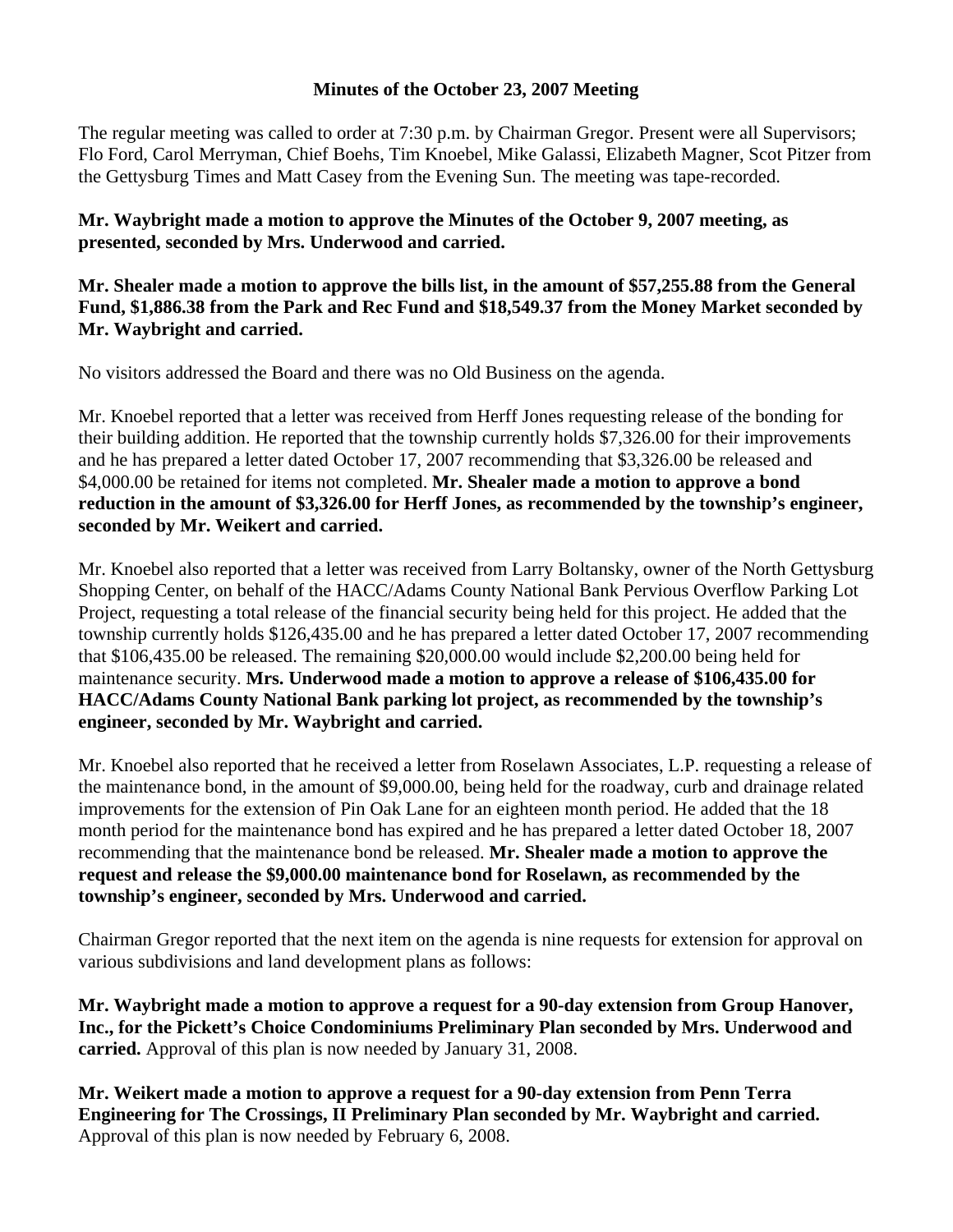**Mrs. Underwood made a motion to approve a request for a 90-day extension from Penn Terra Engineering for Arthur Shaw – Old Mill Road Pumping Station Final Plan seconded by Mr. Weikert and carried.** Approval of this plan is now needed by February 6, 2008.

**Mr. Waybright made a motion seconded by Mrs. Underwood and carried to approve a request from Sharrah Design Group, Inc. for Cumberland Village, Phase II Preliminary Plan for an extension for approval of the plan until January 30, 2008.** 

Mr. Knoebel explained that the next request is from Sharrah Design Group, Inc. for Graphcom Commercial Printing Facility Land Development Pan and he has not received any new information on this plan for quite a while. He recommended that the extension be granted and that they be notified that future extensions may not be granted unless significant progress is made on the project. **Mrs. Underwood made a motion to grant the request for extension for Graphcom for approval of the plan until January 30, 2008 and to notify them that unless substantial progress is made on the plan future requests for extension may not be granted seconded by Mr. Waybright and carried.** 

**Mr. Waybright made a motion seconded by Mrs. Underwood and carried to approve a request from Sharrah Design Group, Inc. for the Ridge and The Ridge – Two-Lot Subdivision Plan for an extension for approval of the plans until January 30, 2008.** 

**Mrs. Underwood made a motion seconded by Mr. Weikert and carried to approve a request from Sharrah Design Group, Inc. for Jayjyoti Corporation – Comfort Suites Land Development Plan for an extension for approval of the plan until January 30, 2008.** 

**Mr. Shealer made a motion seconded by Mr. Waybright and carried to approve a request from Sharrah Design Group, Inc. for Cannon Ridge – Phase III Final Plan for an extension for approval of the plan until January 30, 2008.** 

**Mrs. Underwood made a motion to approve a request from Lake, Roeder, Hillard and Associates for a 124-day extension for approval of the Cumberland Crossings at The Links Preliminary Plan seconded by Mr. Waybright and carried.** Approval of this plan is now needed by February 25, 2008.

Mrs. Ford reminded the Board that they have a Budget Workshop scheduled for Thursday, October 25, 2007 at 7:00 p.m. and a Public Hearing on the text changes to the MX District on Tuesday, October 30, 2007 at 7:00 p.m. She also reported that Mrs. Underwood and Mrs. Merryman attended an EIT meeting at Carroll Valley Borough.

Mrs. Underwood reported that the meeting was well attended and there are great concerns about the collections of the EIT by the York Adams Tax Bureau and it is something that the township needs to address. She reported that three professional tax collection firms presented information on their businesses at this meeting. Mrs. Ford stated that this issue will be placed on an upcoming agenda.

Mr. Knoebel showed the Board the site plan that he has been working on for the new maintenance building and explained that they are not able to establish a property line between the Topper property and the township property with deed plots and there are closure problems. He asked if someone from the township would be a liaison with the Toppers so the surveyors could be on their property. Chairman Gregor and Mr. Shealer both volunteered to help with this matter.

Mr. Shealer reported that the new dump truck has been delivered and the plow for it should be delivered tomorrow.